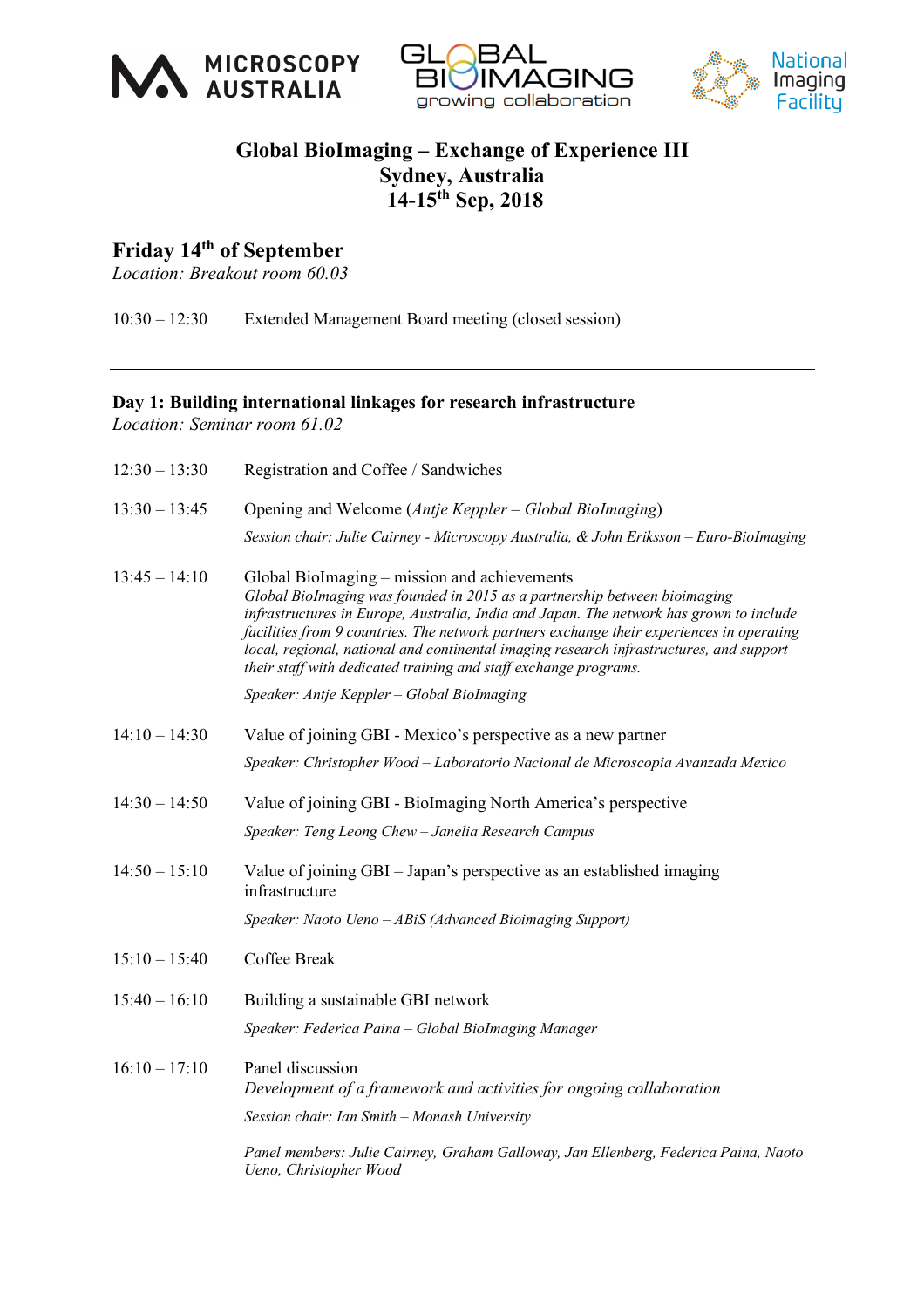





| $17:10 - 17:45$ | Keynote speech: The value of open access national research infrastructure<br>Over the last decade, the Australian Government has spent billions of dollars building and<br>supporting world-class research infrastructure that is openly accessible to researchers<br>inside and outside the host facility. These investments are made through the National<br>Collaborative Research Infrastructure Strategy (NCRIS) within the Federal Department of<br>Education. This Keynote Speech will highlight the drivers behind this model of investment<br>and the value delivered to the Australian economy. |
|-----------------|-----------------------------------------------------------------------------------------------------------------------------------------------------------------------------------------------------------------------------------------------------------------------------------------------------------------------------------------------------------------------------------------------------------------------------------------------------------------------------------------------------------------------------------------------------------------------------------------------------------|
|                 | Speaker: The Honorable Minister Craig Laundy MP, Minister for Small and Family<br>Business, the Workplace and Deregulation, Australian Federal Government                                                                                                                                                                                                                                                                                                                                                                                                                                                 |

- 17:45 18:00 Wrap-up of Day 1: Next steps and future vision of the GBI network *Speaker: Antje Keppler – Global BioImaging*
- 19:00 Dinner (Sydney harbour cruise)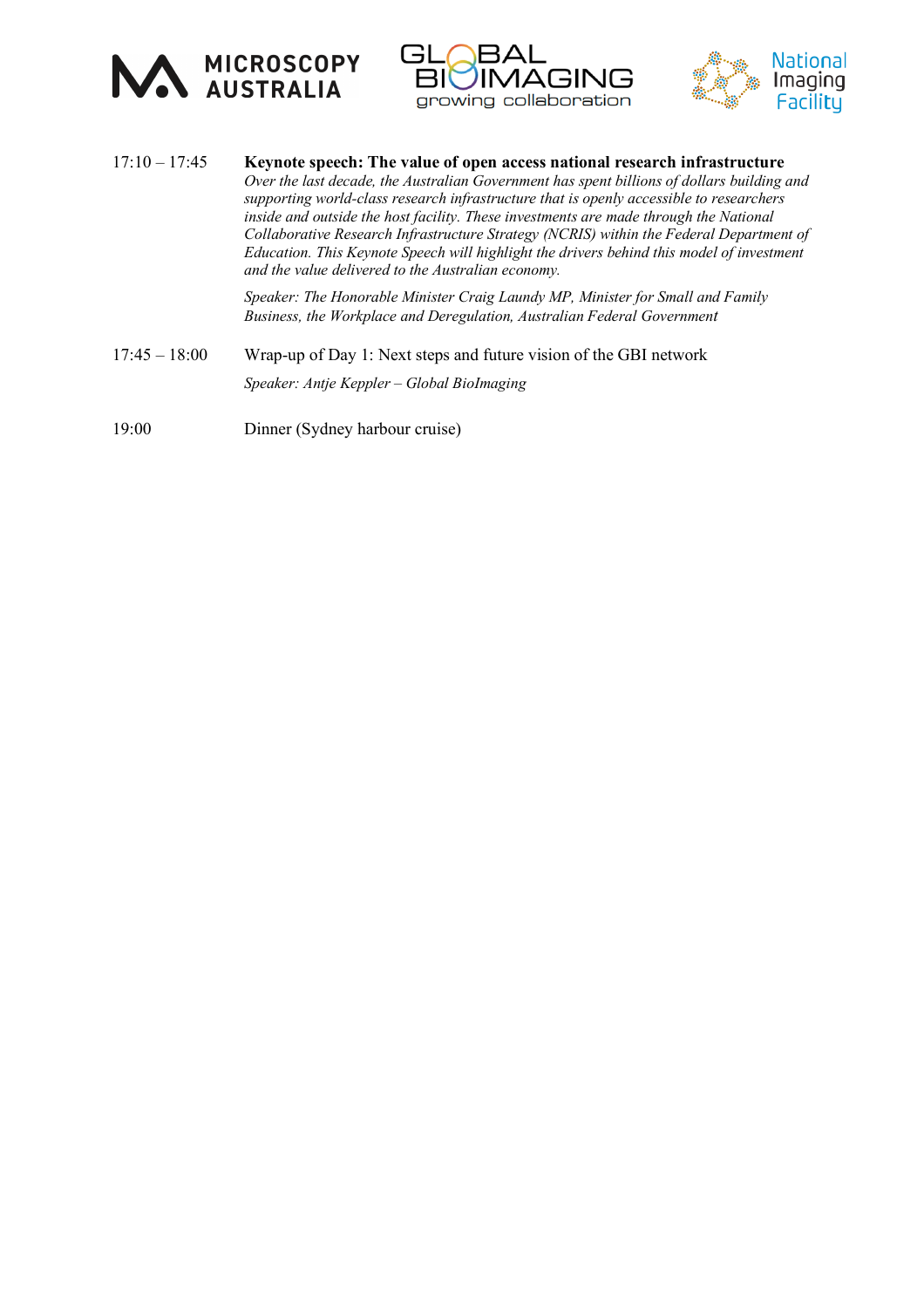





## **Saturday 15th of September**

*Location: Seminar room 61.02*

**Day 2:** 

Session I: Importance of quality management in imaging core facilities

Session chair: *Graham Galloway – National Imaging Facility*

| $09.00 - 09.40$ | Quality control and quantitative imaging in microscopy cores                                             |
|-----------------|----------------------------------------------------------------------------------------------------------|
|                 | Speaker: Claire Brown, Director, Advanced BioImaging Facility (ABIF), McGill<br>University, Canada       |
| $09.40 - 10.10$ | Implementing a quality management framework into core facilities: lessons learnt                         |
|                 | Speaker: Julie Rothacker, Director of Platform Operations & Strategy at Monash<br>University, Australia  |
| $10.10 - 10.30$ | Integrating advanced optical development and biological application at Micron<br>Oxford                  |
|                 | Speaker: Lothar Schermelleh, Micron Advanced Bioimaging Unit, University of Oxford,<br>UK                |
| $10.30 - 10.50$ | Measuring and maintaining service standards of an imaging core facility, a<br>perspective from Singapore |
|                 | Speaker: Graham Wright, Director, A*STAR Microscopy Platform at A*STAR, Singapore                        |
| $10.50 - 11.00$ | Close of Session I                                                                                       |
| $11.00 - 11:30$ | Coffee Break                                                                                             |

#### Session II: Towards international recommendation for quality assurance and management in open access imaging infrastructures

Session chair: *John Eriksson – Euro-BioImaging*

| $11.30 - 11.40$ | Introduction to common recommendation                                                                                                                   |
|-----------------|---------------------------------------------------------------------------------------------------------------------------------------------------------|
|                 | Speaker: Inga Pukonen – Euro-BioImaging                                                                                                                 |
| $11.40 - 13.15$ | Open discussion: First steps towards common international recommendation for<br>quality assurance and management in open access imaging infrastructures |
| $13.15 - 13.30$ | Wrap-up of Day 2: Towards international recommendations presented by GBI<br>$(John Eriksson - Euro-BioImaging)$                                         |
| $13:30 - 13:45$ | Signature ceremony of Collaboration Agreements                                                                                                          |
| 13.45           | Light Lunch                                                                                                                                             |